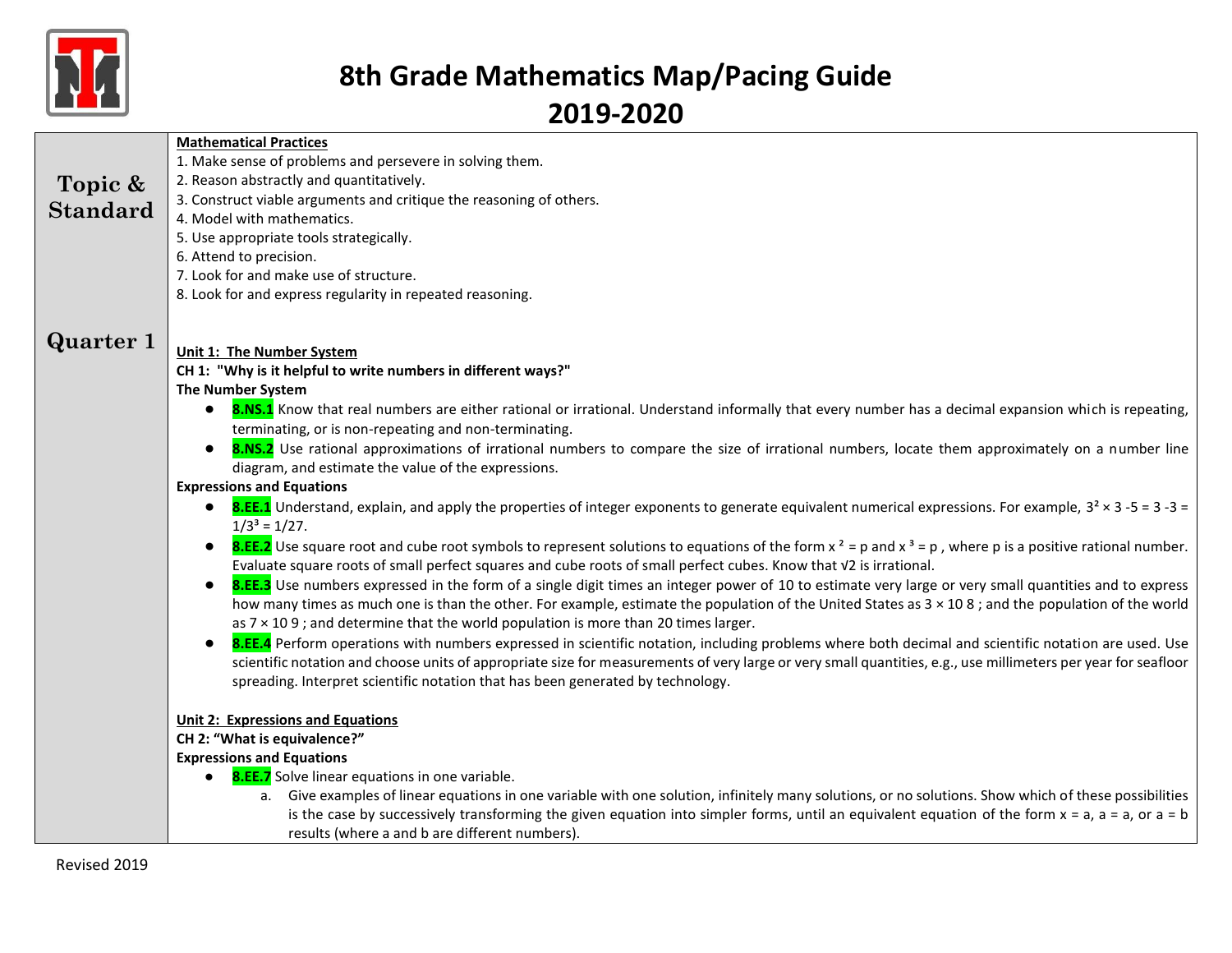| b.<br>distributive property and collecting like terms.                                                                                                                                                                                                                                                                                                                                                                                                                                                                                                                                                                                       | Solve linear equations with rational number coefficients, including equations whose solutions require expanding expressions using the                                                                                                                                                                                                                                                                                                                                                                                                                                                                                                                                                                                                                                                                                                                                    |                                                                                                                                                                                                                                                                                                                                                                                                                                                                                                                                                                                                                                                                                                                                          |
|----------------------------------------------------------------------------------------------------------------------------------------------------------------------------------------------------------------------------------------------------------------------------------------------------------------------------------------------------------------------------------------------------------------------------------------------------------------------------------------------------------------------------------------------------------------------------------------------------------------------------------------------|--------------------------------------------------------------------------------------------------------------------------------------------------------------------------------------------------------------------------------------------------------------------------------------------------------------------------------------------------------------------------------------------------------------------------------------------------------------------------------------------------------------------------------------------------------------------------------------------------------------------------------------------------------------------------------------------------------------------------------------------------------------------------------------------------------------------------------------------------------------------------|------------------------------------------------------------------------------------------------------------------------------------------------------------------------------------------------------------------------------------------------------------------------------------------------------------------------------------------------------------------------------------------------------------------------------------------------------------------------------------------------------------------------------------------------------------------------------------------------------------------------------------------------------------------------------------------------------------------------------------------|
| <b>SPIRAL REVIEW</b><br>• Aleks Software:                                                                                                                                                                                                                                                                                                                                                                                                                                                                                                                                                                                                    | a. Tier 1 and 2 students should be accessing Aleks at least 2 hours or 10 topics per week. Tier 3 students should be accessing Aleks at least 3<br>hours or 15 topics per week. This allows students to spiral content throughout the year.<br><b>MAJOR SUPPORTING ADDITIONAL</b><br>Students should spend the majority of learning on the major work of the grade level; which should account for at least 65% of the academic year (Achieve the                                                                                                                                                                                                                                                                                                                                                                                                                        |                                                                                                                                                                                                                                                                                                                                                                                                                                                                                                                                                                                                                                                                                                                                          |
| <i>Assessment</i>                                                                                                                                                                                                                                                                                                                                                                                                                                                                                                                                                                                                                            | core, n.d.). Major content should be emphasized via a greater number of days of instruction, depth and mastery.<br><b>Resources</b>                                                                                                                                                                                                                                                                                                                                                                                                                                                                                                                                                                                                                                                                                                                                      | <b>Key Concept tools &amp;</b>                                                                                                                                                                                                                                                                                                                                                                                                                                                                                                                                                                                                                                                                                                           |
| (Evidence)                                                                                                                                                                                                                                                                                                                                                                                                                                                                                                                                                                                                                                   | <b>Curriculum &amp; Textbook</b>                                                                                                                                                                                                                                                                                                                                                                                                                                                                                                                                                                                                                                                                                                                                                                                                                                         | practices                                                                                                                                                                                                                                                                                                                                                                                                                                                                                                                                                                                                                                                                                                                                |
| <b>Formative &amp; Summative Assessments</b><br>4-7 tasks that reach DOK 3-4<br>$\bullet$<br>At least (1) GRASPS per quarter &<br>$\bullet$<br>Illuminate weekly<br>$\bullet$<br><b>MGraw-Hill Glencoe Assessment Resources</b><br>(Formative, Pre/Post, and Summative):<br><b>Quick Checks</b><br>$\bullet$<br><b>Spiral Reviews</b><br>$\bullet$<br>Chapter Quizzes and Tests & Mid-<br>$\bullet$<br>chapter Review<br>Aleks Software- *Tier 1 and 2 students<br>$\bullet$<br>should be accessing Aleks at least 2<br>hours or 10 topics per week. Tier 3<br>students should be accessing Aleks at<br>least 3 hours or 15 topics per week. | McGraw-Hill Glencoe, Course 3<br><b>Mathematical Practices - 1 week</b><br>Review: Measurement (customary and metric);<br>Place Value; Order of Operations; Integers; and 4-<br>step Problem Solving<br><b>Chapter 1 Real Numbers (Lessons 1-10) 4 weeks</b><br><b>Inquiry Labs &amp; Projects:</b><br>Problem Solving Investigation "The 4 Step Plan"<br>$\bullet$<br><b>Scientific Notation Using Technology</b><br>$\bullet$<br>Roots of Non-Perfect Squares<br>$\bullet$<br>21st Century Careers - Robotics Engineer<br>$\bullet$<br>Unit: Music to My Ears<br>$\bullet$<br><b>Chapter 2 Equations in One Variable (Lessons 1-5) 4 weeks</b><br><b>Inquiry Labs &amp; Projects:</b><br>Solve Two-Step Equations<br>$\bullet$<br>Problem Solving Investigation "Work Backward"<br>Equations with Variables on Each Side<br>21st Century Careers - Skateboard Designer | <b>Meaning Making Resources embedded within</b><br>each Lesson:<br>Chapter and Lesson Essential Questions<br>Foldables<br>$\bullet$<br>Vocabulary<br>$\bullet$<br><b>Bellwork (Spiral Review)</b><br>$\bullet$<br>Real-World Link Problem<br>H.O.T. Problems at the end of each lesson<br>Desmos<br>$\bullet$<br>Gizmos<br>$\bullet$<br><b>ConnectED Resources to Reinforce Teaching &amp;</b><br>Learning:<br>Unit Opening Videos<br>Tutor videos<br>eToolkit for virtual simulations<br>$\bullet$<br>LearnSmart<br>$\bullet$<br>Visual Vocab. Cards<br>Course Glossary<br>$\bullet$<br><b>Virtual Manipulatives</b><br>$\bullet$<br><b>Graphic Novels</b><br>$\bullet$<br><b>Novels</b><br>$\bullet$<br>RTI ReTeach Lessons by Chapter |
|                                                                                                                                                                                                                                                                                                                                                                                                                                                                                                                                                                                                                                              | *Review Inequalities (7.EE.4b) before moving to CH 3                                                                                                                                                                                                                                                                                                                                                                                                                                                                                                                                                                                                                                                                                                                                                                                                                     | <b>Unit Projects</b><br>$\bullet$                                                                                                                                                                                                                                                                                                                                                                                                                                                                                                                                                                                                                                                                                                        |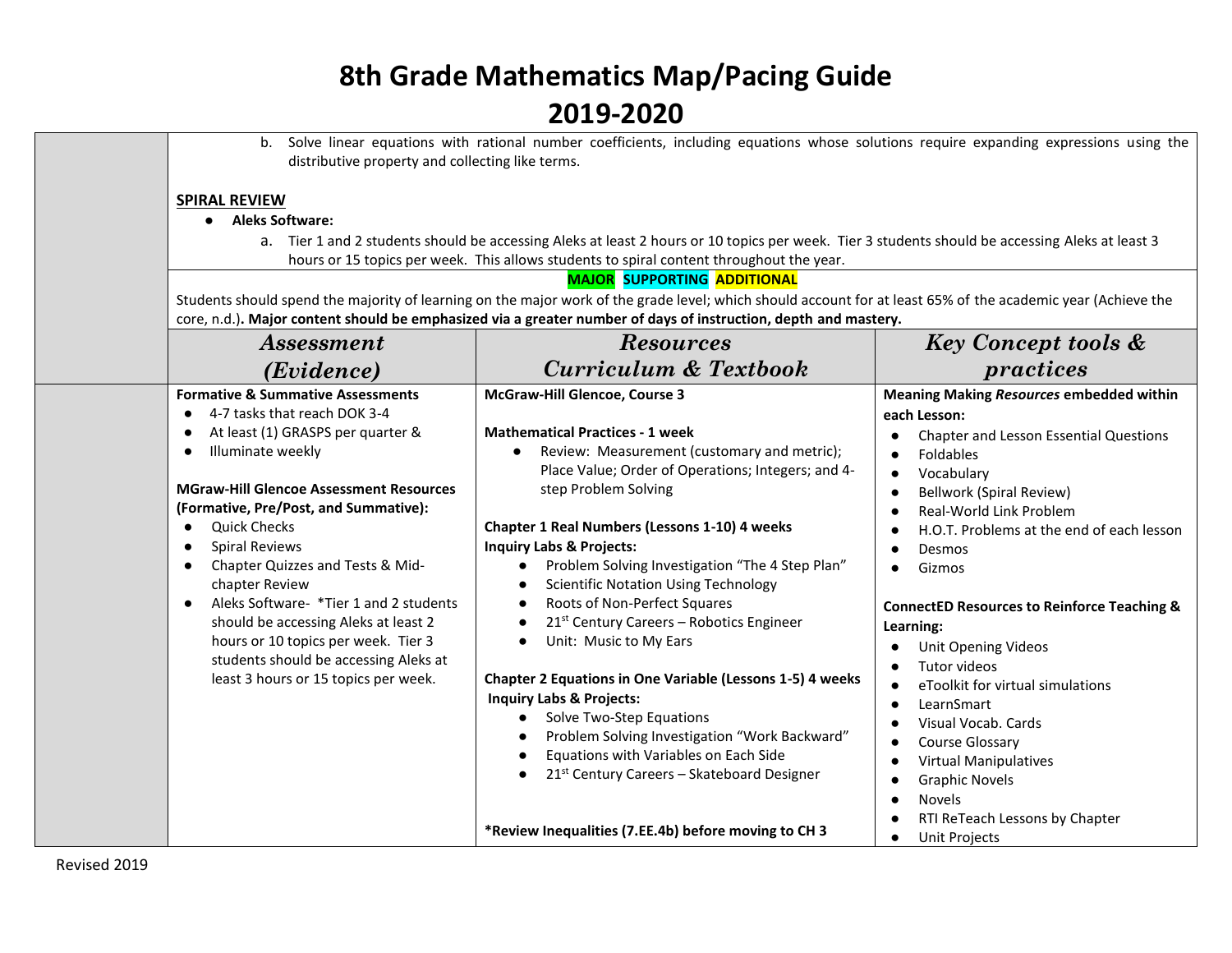|  | *On Demand Professional Development<br>$\bullet$<br>Videos by topic / chapter |
|--|-------------------------------------------------------------------------------|
|  |                                                                               |
|  |                                                                               |
|  |                                                                               |

|                  | <b>Mathematical Practices</b>                                                                                                                               |
|------------------|-------------------------------------------------------------------------------------------------------------------------------------------------------------|
|                  | 1. Make sense of problems and persevere in solving them.                                                                                                    |
| Topic &          | 2. Reason abstractly and quantitatively.                                                                                                                    |
| <b>Standard</b>  | 3. Construct viable arguments and critique the reasoning of others.                                                                                         |
|                  | 4. Model with mathematics.                                                                                                                                  |
|                  | 5. Use appropriate tools strategically.                                                                                                                     |
| <b>Quarter 2</b> | 6. Attend to precision.                                                                                                                                     |
|                  | 7. Look for and make use of structure.                                                                                                                      |
|                  | 8. Look for and express regularity in repeated reasoning.                                                                                                   |
|                  | <b>Unit 2 Cont: Expressions and Equations</b>                                                                                                               |
|                  | CH 3 "Why are graphs helpful?"                                                                                                                              |
|                  | <b>Expressions and Equations</b>                                                                                                                            |
|                  | 8.EE.5 Graph proportional relationships, interpreting the unit rate as the slope of the graph. Compare two different proportional relationships represented |
|                  | in different ways. For example, compare a distance-time graph to a distance-time equation to determine which of two moving objects has greater speed        |
|                  | 8.EE.6 Use similar triangles to explain why the slope m is the same between any two distinct points on a non-vertical line in the coordinate plane; derive  |
|                  | the equation $y = mx$ for a line through the origin and the equation $y = mx + b$ for a line intercepting the vertical axis at b                            |
|                  | 8.EE.8 Analyze and solve pairs of simultaneous linear equations graphically.                                                                                |
|                  | a. Understand that the solution to a pair of linear equations in two variables corresponds to the point(s) of intersection of their graphs, because         |
|                  | the point(s) of intersection satisfy both equations simultaneously.                                                                                         |
|                  | Use graphs to find or estimate the solution to a pair of two simultaneous linear equations in two variables. Equations should include all three<br>b.       |
|                  | solution types: one solution, no solution, and infinitely many solutions. Solve simple cases by inspection. For example, $3x + 2y = 5$ and $3x + 2y = 5$    |
|                  | 6 have no solution because $3x + 2y$ cannot simultaneously be 5 and 6.                                                                                      |
|                  | Solve real-world and mathematical problems leading to pairs of linear equations in two variables. For example, given coordinates for two pairs<br>c.        |
|                  | of points, determine whether the line through the first pair of points intersects the line through the second pair. (Limit solutions to those that          |
|                  | can be addressed by graphing.)                                                                                                                              |
|                  | <b>Functions</b>                                                                                                                                            |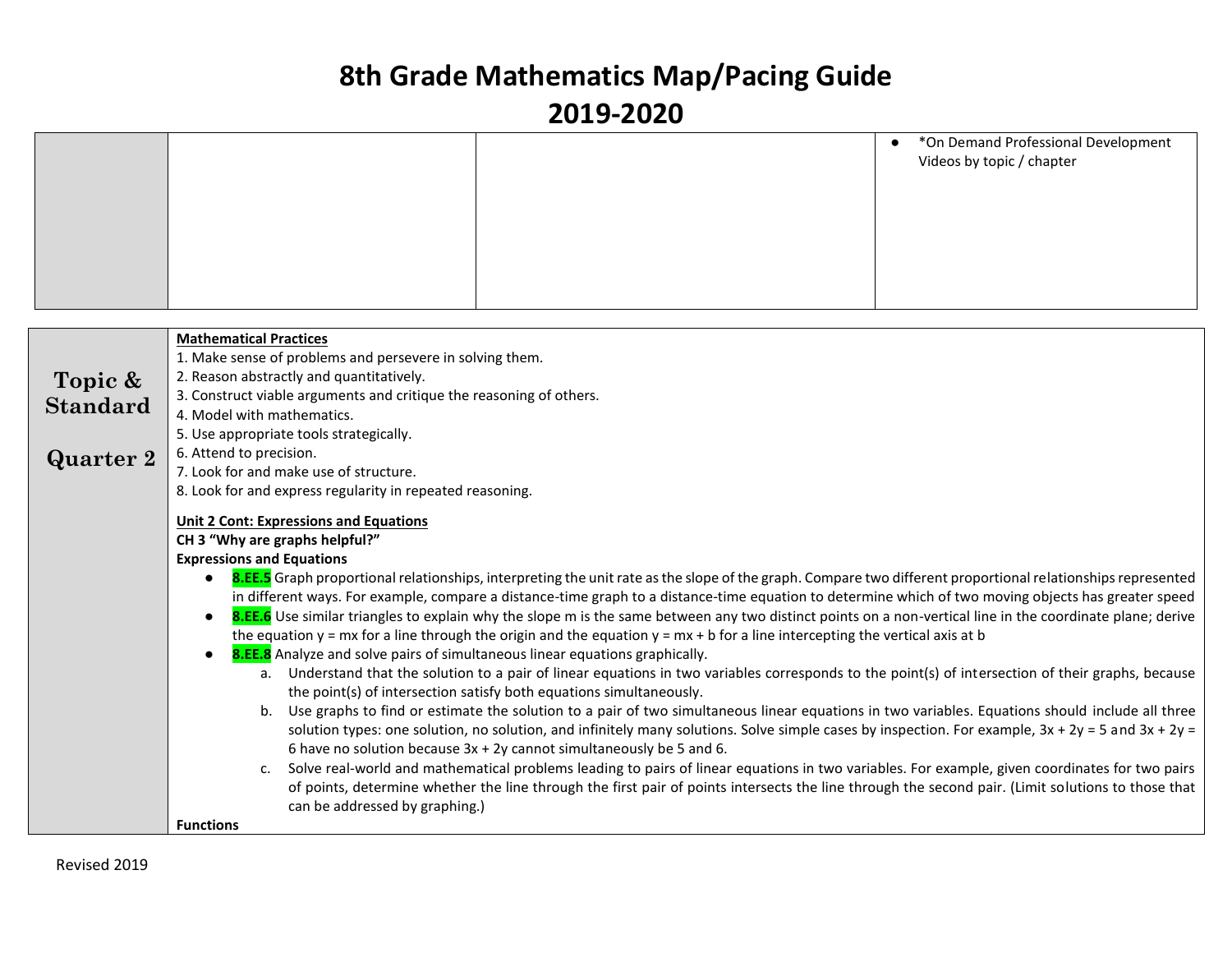● **8.F.4** Construct a function to model a linear relationship between two quantities. Determine the rate of change and initial value of the function from a description of a relationship or from two (x,y) values, including reading these from a table or from a graph. Interpret the rate of change and initial value of a linear function in terms of the situation it models, and in terms of its graph or a table of values.

#### **Unit 3: FUNCTIONS**

#### **CH 4 "How can we model relationships between quantities?"**

**Functions**

- **8.F.1** Understand that a function is a rule that assigns to each input exactly one output. The graph of a function is the set of ordered pairs consisting of an input and the corresponding output (Function notation is not required in Grade 8).
- **8.F.2** Compare properties of two functions each represented in a different way (algebraically, graphically, numerically in tables, or by verbal descriptions). For example, given a linear function represented by a table of values and a linear function represented by an algebraic expression, determine which function has the greater rate of change.
- 8.F.3 Interpret the equation y = mx + b as defining a linear function, whose graph is a straight line; give examples of functions that are not linear. For example, the function A = s<sup>2</sup> giving the area of a square as a function of its side length is not linear because its graph contains the points (1,1), (2,4) and (3,9), which are not on a straight line.
- **8.F.4** Construct a function to model a linear relationship between two quantities. Determine the rate of change and initial value of the function from a description of a relationship or from two (x,y) values, including reading these from a table or from a graph. Interpret the rate of change and initial value of a linear function in terms of the situation it models, and in terms of its graph or a table of values.
- **8.F.5** Describe qualitatively the functional relationship between two quantities by analyzing a graph, e.g., where the function is increasing or decreasing, linear or nonlinear. Sketch a graph that exhibits the qualitative features of a function that has been described verbally.

#### **SPIRAL REVIEW**

- **Aleks Software:**
	- a. Tier 1 and 2 students should be accessing Aleks at least 2 hours or 10 topics per week. Tier 3 students should be accessing Aleks at least 3 hours or 15 topics per week. This allows students to spiral content throughout the year.

### **MAJOR SUPPORTING ADDITIONAL**

Students should spend the majority of learning on the major work of the grade level; which should account for at least 65% of the academic year (Achieve the core, n.d.)**. Major content should be emphasized via a greater number of days of instruction, depth and mastery.**

| <i>Assessment</i>                            | <b>Resources</b>                                           | <b>Concept Tools &amp; Practices</b>                         |
|----------------------------------------------|------------------------------------------------------------|--------------------------------------------------------------|
| (Evidence)                                   | (Curriculum /Textbook)                                     |                                                              |
| <b>Formative &amp; Summative Assessments</b> | <b>McGraw-Hill Glencoe, Course 3</b>                       | <b>Meaning Making Resources embedded within each Lesson:</b> |
| 4-7 tasks that reach DOK 3-4                 | <b>CHAPTER 3: Equations in Two Variables (Lessons 1-7)</b> | Chapter and Lesson Essential Questions<br>$\bullet$          |
| At least (1) GRASPS per quarter              | (4.5 WEEKS)                                                | Foldables                                                    |
| Illuminate weekly                            | <b>Inquiry Labs &amp; Projects:</b>                        | Vocabulary                                                   |
|                                              | Problem Solving Investigation "The 4 Step"<br>$\bullet$    | Bellwork (spiral review)<br>$\bullet$                        |
| <b>MGraw-Hill Glencoe Assessment</b>         | Plan"                                                      | Real-World Link Problem                                      |
| Resources (Formative, Pre/Post, and          | <b>Scientific Notation Using Technology</b>                | H.O.T. Problems at the end of each lesson                    |
| Summative):                                  | Roots of Non-Perfect Squares                               | Desmos                                                       |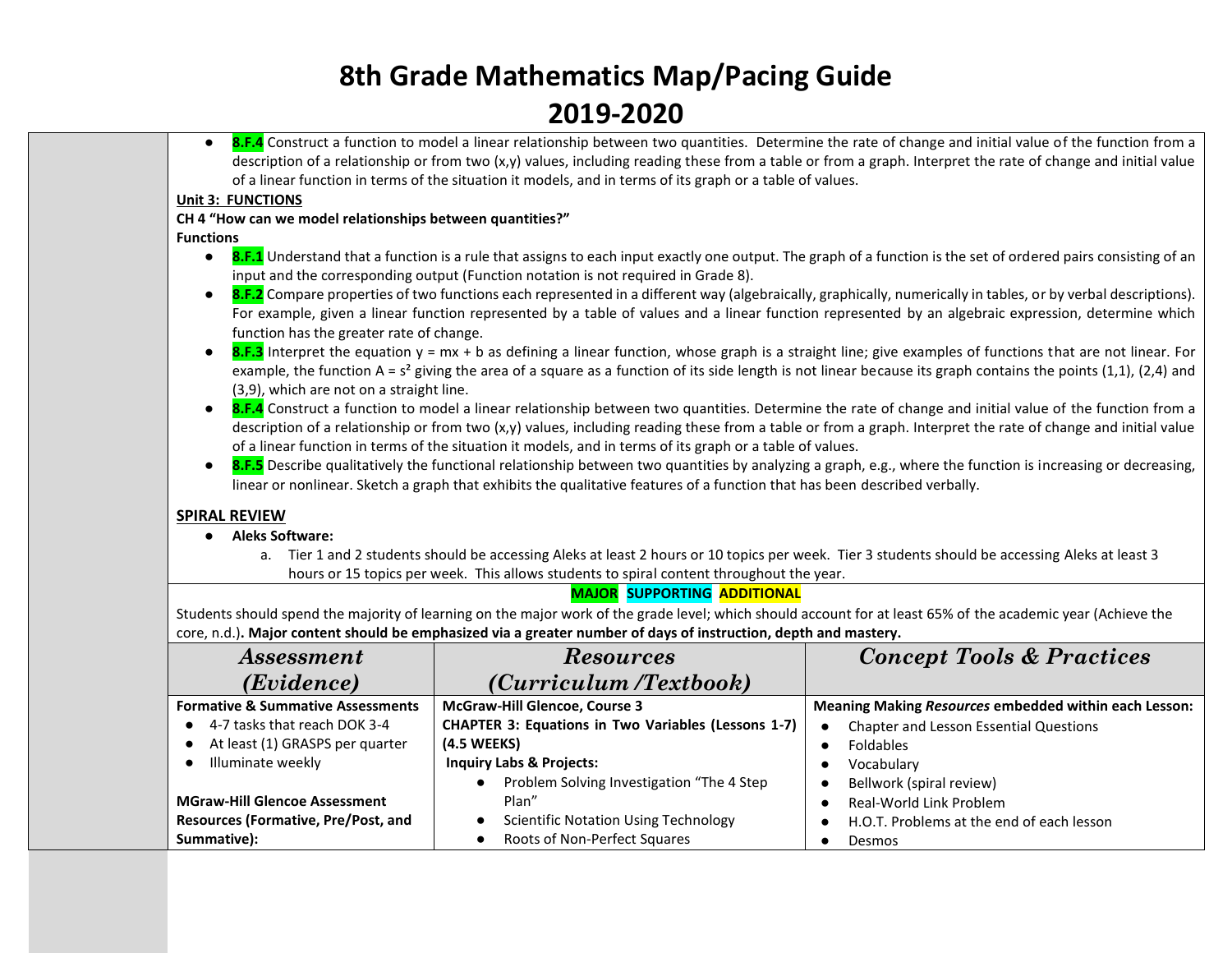|                                                  | <b>Quick Checks</b><br>$\bullet$<br><b>Spiral Reviews</b><br>$\bullet$<br>Chapter Quizzes and Tests & Mid-<br>$\bullet$<br>chapter Review<br>Aleks Software- *Tier 1 and 2<br>$\bullet$<br>students should be accessing<br>Aleks at least 2 hours or 10 topics<br>per week. Tier 3 students should<br>be accessing Aleks at least 3<br>hours or 15 topics per week. | 21 <sup>st</sup> Century Careers - Robotics Engineer<br>$\bullet$<br>Unit: Web design 101<br>*Only teach systems of equations through graphing<br><b>CHAPTER 4: Functions (Lessons 1-9) 4.5 WEEKS</b><br><b>Inquiry Labs &amp; Projects:</b><br>Solve Two-Step Equations<br>$\bullet$<br>Problem Solving Investigation "Work<br>$\bullet$<br>Backward"<br>Equations with Variables on Each Side<br>$\bullet$<br>21st Century Careers - Skateboard Designer<br>Unit: Green Thumb<br>$\bullet$<br>*Function notation is NOT required.                                                                                                                                                                            | Gizmos<br>$\bullet$<br><b>ConnectED Resources to Reinforce Teaching &amp; Learning:</b><br>Unit Opening Videos<br>Tutor videos<br>eToolkit for virtual simulations<br>LearnSmart<br>Visual Vocab. Cards<br>Course Glossary<br><b>Virtual Manipulatives</b><br><b>Graphic Novels</b><br><b>Novels</b><br>$\bullet$<br>RTI ReTeach Lessons by Chapter<br>$\bullet$<br><b>Unit Projects</b><br>*On Demand Professional Development Videos by<br>topic/chapter |
|--------------------------------------------------|---------------------------------------------------------------------------------------------------------------------------------------------------------------------------------------------------------------------------------------------------------------------------------------------------------------------------------------------------------------------|----------------------------------------------------------------------------------------------------------------------------------------------------------------------------------------------------------------------------------------------------------------------------------------------------------------------------------------------------------------------------------------------------------------------------------------------------------------------------------------------------------------------------------------------------------------------------------------------------------------------------------------------------------------------------------------------------------------|------------------------------------------------------------------------------------------------------------------------------------------------------------------------------------------------------------------------------------------------------------------------------------------------------------------------------------------------------------------------------------------------------------------------------------------------------------|
| Topics &<br><b>Standards</b><br><b>Quarter 3</b> | <b>Mathematical Practices</b><br>1. Make sense of problems and persevere in solving them.<br>2. Reason abstractly and quantitatively.<br>3. Construct viable arguments and critique the reasoning of others.<br>4. Model with mathematics.<br>5. Use appropriate tools strategically.<br>6. Attend to precision.<br>7. Look for and make use of structure.          |                                                                                                                                                                                                                                                                                                                                                                                                                                                                                                                                                                                                                                                                                                                |                                                                                                                                                                                                                                                                                                                                                                                                                                                            |
|                                                  | 8. Look for and express regularity in repeated reasoning.<br><b>Unit of Study 4: Geometry</b><br>CH 5 "How can Algebraic Concepts be applied to Geometry?"<br>Geometry<br>$\bullet$<br><b>Functions</b><br>$\bullet$<br>consisting of an input and the corresponding output. <sup>1</sup><br>$\bullet$                                                              | 8.G.6 Analyze and justify an informal proof of the Pythagorean Theorem and its converse.<br>8.G.8 Apply the Pythagorean Theorem to find the distance between two points in a coordinate system.<br>8.F.1 Understand that a function is a rule that assigns to each input exactly one output. The graph of a function is the set of ordered pairs<br>For example, given a linear function represented by a table of values and a linear function represented by an algebraic<br>expression, determine which function has the greater rate of change.<br><b>8.F.3</b> Interpret the equation $y = mx + b$ as defining a linear function, whose graph is a straight line; give examples of functions that are not | 8.G.7 Apply the Pythagorean Theorem to determine unknown side lengths in right triangles in real-world & mathematical problems in 2 & 3 dimensions.<br>8.F.2 Compare properties of two functions each represented in a different way (algebraically, graphically, numerically in tables, or by verbal descriptions).                                                                                                                                       |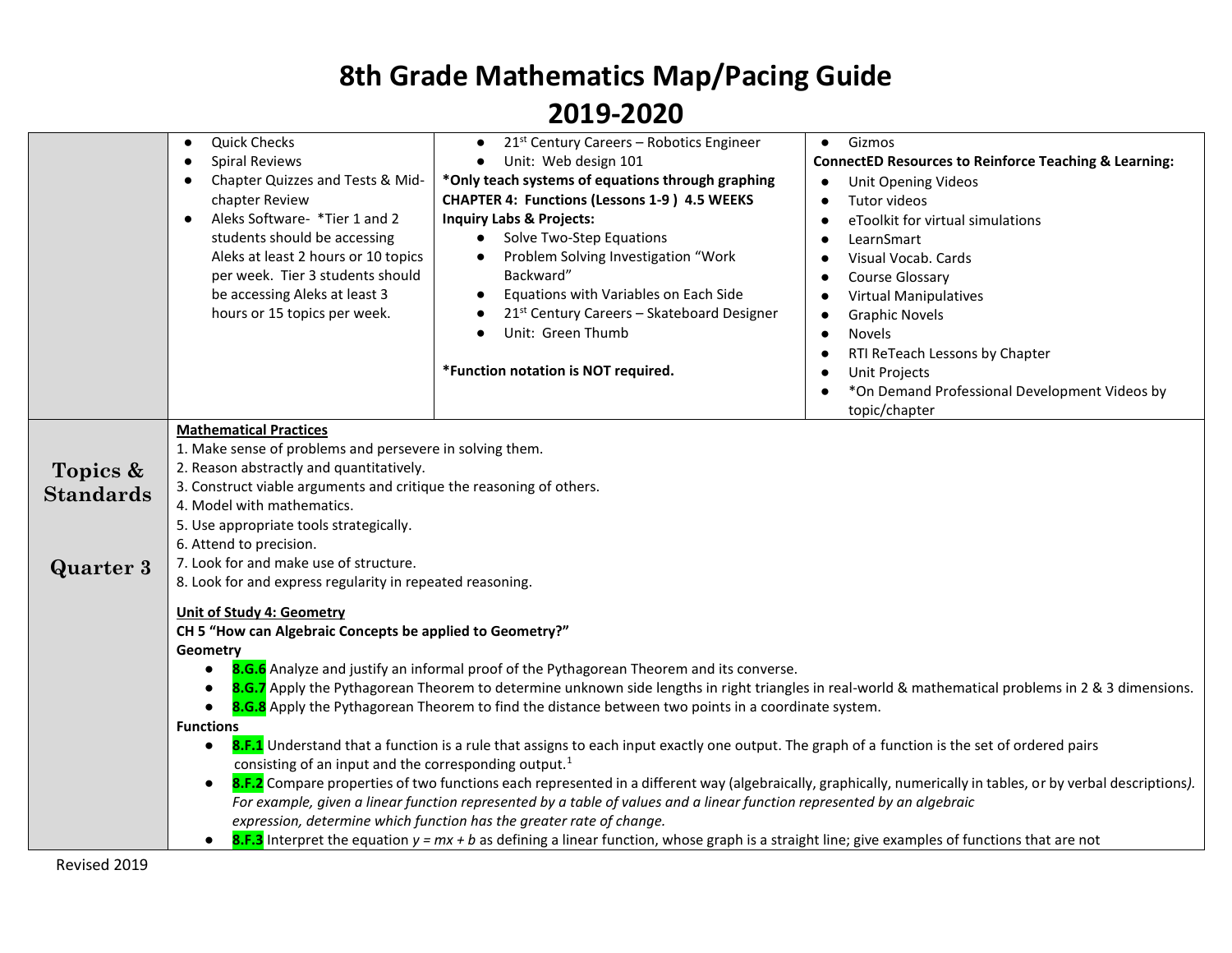linear. *For example, the function A = s<sup>2</sup>giving the area of a square as a function of its side length is not linear because its graph contains the points (1,1), (2,4) and (3,9), which are not on a straight line.*

● **8.F.4** Construct a function to model a linear relationship between two quantities. Determine the rate of change and initial value of the function from a description of a relationship or from two  $(x, y)$  values, including reading these from a table or from a graph. Interpret the rate of change and initial value of a linear function in terms of the situation it models, and in terms of its graph or a table of values.

#### **CH 6: "How can we best show or describe the change in position of a figure?"**

#### **Geometry**

- **8.G.1** Verify experimentally the properties of rotations, reflections, and translations (include examples of both with and without coordinates.)
	- a. Lines are taken to lines, and line segments are taken to line segments of the same length.
	- b. Angles are taken to angles of the same measure.
	- c. Parallel lines are taken to parallel lines.
- **8.G.3** Describe the effect of dilations, translations, rotations, and reflections on two-dimensional figures using coordinates.

#### **CH 7: "How can you determine congruence and similarity?"**

**Geometry**

- **8.G.1** Verify experimentally the properties of rotations, reflections, and translations (include examples of both with and without coordinates.)
	- a. Lines are taken to lines, and line segments are taken to line segments of the same length.
	- b. Angles are taken to angles of the same measure.
- 8.G.2 Understand that a two-dimensional figure is congruent to another if the second can be obtained from the first by a sequence of rotations, reflections, & translations; given 2 congruent figures, describe a sequence that exhibits the congruence between them. Include ex both with and without coordinates.
- **8.G.4** Understand that a two-dimensional figure is similar to another if the second can be obtained from the first by a sequence of rotations, reflections, translations, and dilations; given two similar two-dimensional figures, describe a sequence that exhibits the similarity between them. Include examples both with and without coordinates.
- **8.G.5** Use informal arguments to establish facts about the angle sum and exterior angle of triangles, about the angles created when parallel lines are cut by a transversal, and the angle-angle criterion for similarity of triangles.
- **8.G.6** Analyze and justify an informal proof of the Pythagorean Theorem and its converse.

#### **CH 8: "Why are formulas so important in Math and Science?"**

**Geometry**

● **8.G.9** Solve real-world and mathematical problems involving volumes of cones, cylinders, and spheres.

#### **SPIRAL REVIEW**

- **Aleks Software:**
	- a. Tier 1 and 2 students should be accessing Aleks at least 2 hours or 10 topics per week. Tier 3 students should be accessing Aleks at least 3 hours or 15 topics per week. This allows students to spiral content throughout the year.

**MAJOR SUPPORTING ADDITIONAL**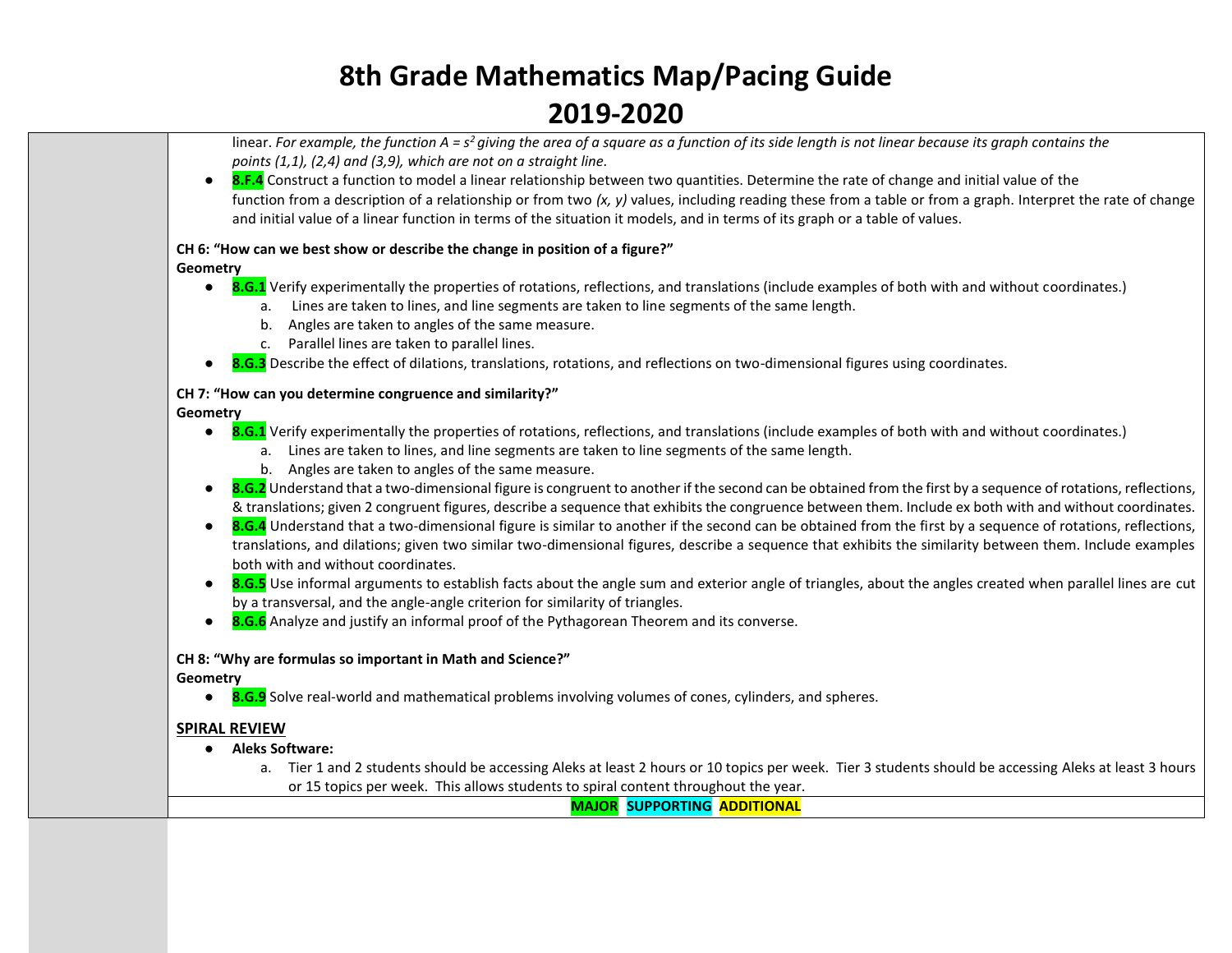|                                                                                                                                                                                                                                                                                                                                                                                                        | Students should spend the majority of learning on the major work of the grade level; which should account for at least 65% of the academic year (Achieve the<br>core, n.d.). Major content should be emphasized via a greater number of days of instruction, depth and mastery.                                                                                                                                                                                                                                                                                                                                                      |                                                                                                                                                                                                                                                                                                                                                                                                                                                                              |
|--------------------------------------------------------------------------------------------------------------------------------------------------------------------------------------------------------------------------------------------------------------------------------------------------------------------------------------------------------------------------------------------------------|--------------------------------------------------------------------------------------------------------------------------------------------------------------------------------------------------------------------------------------------------------------------------------------------------------------------------------------------------------------------------------------------------------------------------------------------------------------------------------------------------------------------------------------------------------------------------------------------------------------------------------------|------------------------------------------------------------------------------------------------------------------------------------------------------------------------------------------------------------------------------------------------------------------------------------------------------------------------------------------------------------------------------------------------------------------------------------------------------------------------------|
| <b>Assessment</b>                                                                                                                                                                                                                                                                                                                                                                                      | <b>Resources</b>                                                                                                                                                                                                                                                                                                                                                                                                                                                                                                                                                                                                                     | <b>Concept Tools &amp; Practices</b>                                                                                                                                                                                                                                                                                                                                                                                                                                         |
| (Evidence)                                                                                                                                                                                                                                                                                                                                                                                             | (Curriculum /Textbook)                                                                                                                                                                                                                                                                                                                                                                                                                                                                                                                                                                                                               |                                                                                                                                                                                                                                                                                                                                                                                                                                                                              |
| <b>Formative &amp; Summative Assessments</b><br>4-7 tasks that reach DOK 3-4<br>$\bullet$<br>At least (1) GRASPS per quarter<br>Illuminate weekly<br>$\bullet$<br><b>MGraw-Hill Glencoe Assessment Resources</b><br>(Formative, Pre/Post, and Summative):<br><b>Quick Checks</b><br>$\bullet$<br><b>Spiral Reviews</b><br>$\bullet$<br>Chapter Quizzes and Tests & Mid-<br>$\bullet$<br>chapter Review | McGraw-Hill Glencoe, Course 3<br><b>CHAPTER 5: Triangles and Pythagorean Theorem (Lessons 1-7)</b><br>3 weeks<br><b>Inquiry Labs &amp; Projects</b><br><b>Parallel Lines</b><br>$\bullet$<br>Triangles<br>$\bullet$<br>Problem Solving Investigation: Look for a pattern<br>$\bullet$<br><b>Right Triangle Relationships</b><br>$\bullet$<br>Proof about Pythagorean Theorem<br>21st Century: In Travel and Tourism                                                                                                                                                                                                                  | <b>Meaning Making Resources embedded within</b><br>each Lesson:<br>Chapter and Lesson Essential Questions<br>Foldables<br>$\bullet$<br>Vocabulary<br>$\bullet$<br>Bellwork (spiral review)<br>Real-World Link Problem<br>H.O.T. Problems at the end of each<br>lesson<br>Desmos<br>$\bullet$                                                                                                                                                                                 |
| Aleks Software- *Tier 1 and 2 students<br>$\bullet$<br>should be accessing Aleks at least 2<br>hours or 10 topics per week. Tier 3<br>students should be accessing Aleks at<br>least 3 hours or 15 topics per week.                                                                                                                                                                                    | <b>CHAPTER 6: Transformations (Lessons 1-4) 3 weeks</b><br><b>Inquiry Labs &amp; Projects</b><br>Transformations<br>$\bullet$<br><b>Rotational Symmetry</b><br>$\bullet$<br>Problem Solving Investigation: Act it out<br><b>Dilations</b><br>21st Century: Computer Animation<br><b>CHAPTER 7: Congruence and Similarity (Lessons 1-7) 2 weeks</b><br><b>Inquiry Labs &amp; Projects</b><br><b>Composition of Transformations</b><br><b>Congruent Triangles</b><br>$\bullet$<br>Geometry Software<br>$\bullet$<br>Problem Solving Investigation: Draw a Diagram<br>$\bullet$<br><b>Similar Triangles</b><br>21st Century: Car Design | Gizmos<br>$\bullet$<br><b>ConnectED Resources to Reinforce Teaching &amp;</b><br>Learning:<br><b>Unit Opening Videos</b><br>Tutor videos<br>eToolkit for virtual simulations<br>LearnSmart<br>Visual Vocab, Cards<br>Course Glossary<br><b>Virtual Manipulatives</b><br>$\bullet$<br><b>Graphic Novels</b><br>$\bullet$<br>Novels<br>$\bullet$<br>RTI ReTeach Lessons by Chapter<br><b>Unit Projects</b><br>*On Demand Professional Development<br>Videos by topic / chapter |
|                                                                                                                                                                                                                                                                                                                                                                                                        | <b>CHAPTER 8: Volume and Surface Area (Lessons 1-6) 3 weeks</b><br><b>Inquiry Labs &amp; Projects</b><br>3D figures<br>$\bullet$<br>Problem Solving Investigation: Solve a Simpler Problem<br>Surface Area of Cylinders<br>$\bullet$                                                                                                                                                                                                                                                                                                                                                                                                 |                                                                                                                                                                                                                                                                                                                                                                                                                                                                              |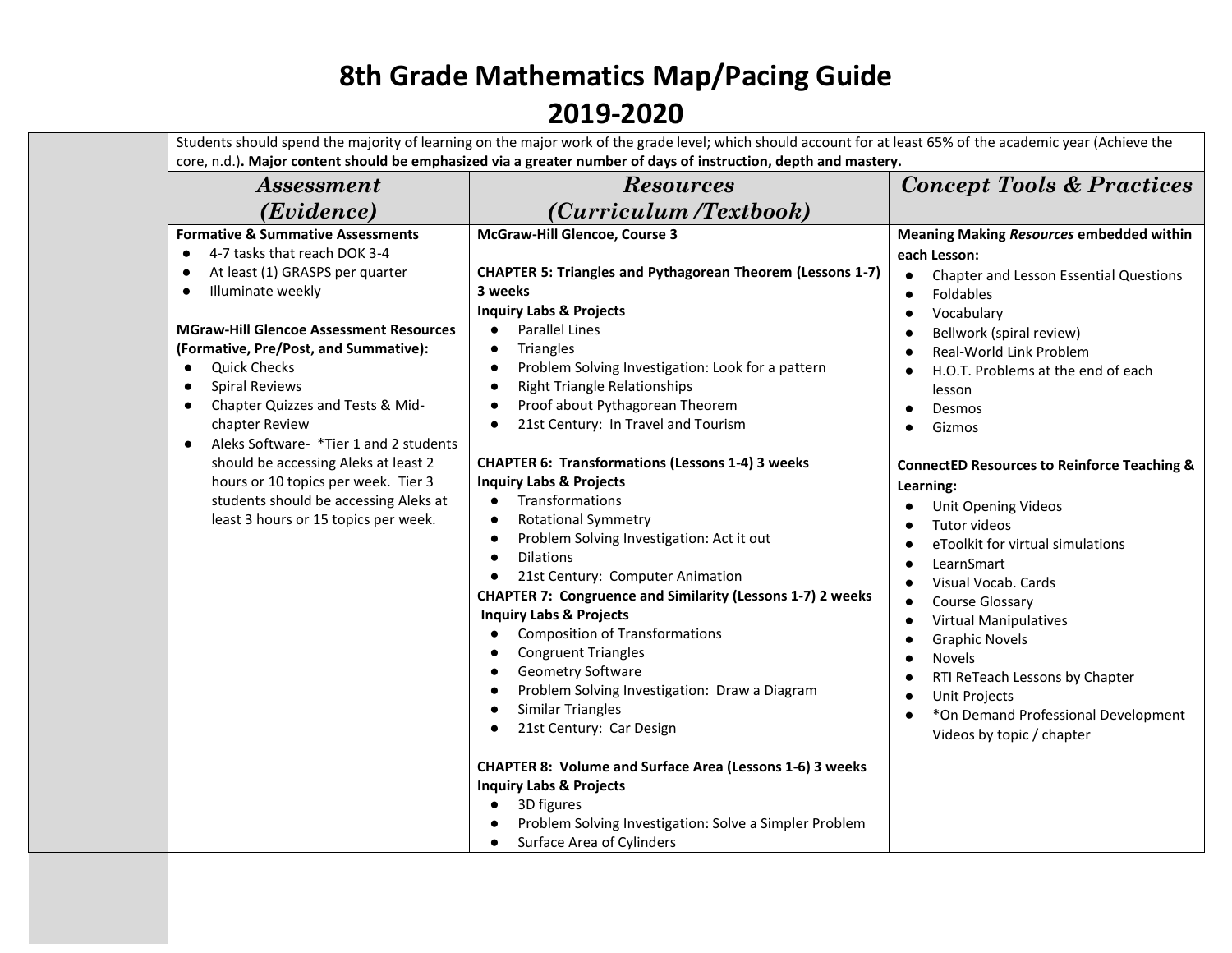| Nets of Cones<br>$\bullet$                                                       |  |
|----------------------------------------------------------------------------------|--|
| Changes in Scale<br>$\bullet$                                                    |  |
| 21st Century: Architecture                                                       |  |
| Unit Project: Design that Ride<br>$\bullet$                                      |  |
|                                                                                  |  |
|                                                                                  |  |
|                                                                                  |  |
|                                                                                  |  |
|                                                                                  |  |
|                                                                                  |  |
|                                                                                  |  |
|                                                                                  |  |
|                                                                                  |  |
|                                                                                  |  |
|                                                                                  |  |
|                                                                                  |  |
|                                                                                  |  |
|                                                                                  |  |
|                                                                                  |  |
|                                                                                  |  |
|                                                                                  |  |
|                                                                                  |  |
|                                                                                  |  |
|                                                                                  |  |
|                                                                                  |  |
| <b>Mathematical Practices</b>                                                    |  |
| 1. Make sense of problems and persevere in solving them.                         |  |
| 2. Reason abstractly and quantitatively.                                         |  |
| Topics &<br>3. Construct viable arguments and critique the reasoning of others.  |  |
| 4. Model with mathematics.<br><b>Standards</b>                                   |  |
| 5. Use appropriate tools strategically.                                          |  |
| 6. Attend to precision.                                                          |  |
| 7. Look for and make use of structure.                                           |  |
| 8. Look for and express regularity in repeated reasoning.                        |  |
| <b>Unit 5: Statistics and Probability</b>                                        |  |
| <b>Quarter 4</b><br>CH 9: "How are patterns used when comparing two quantities?" |  |
| <b>Statistics and Probability</b>                                                |  |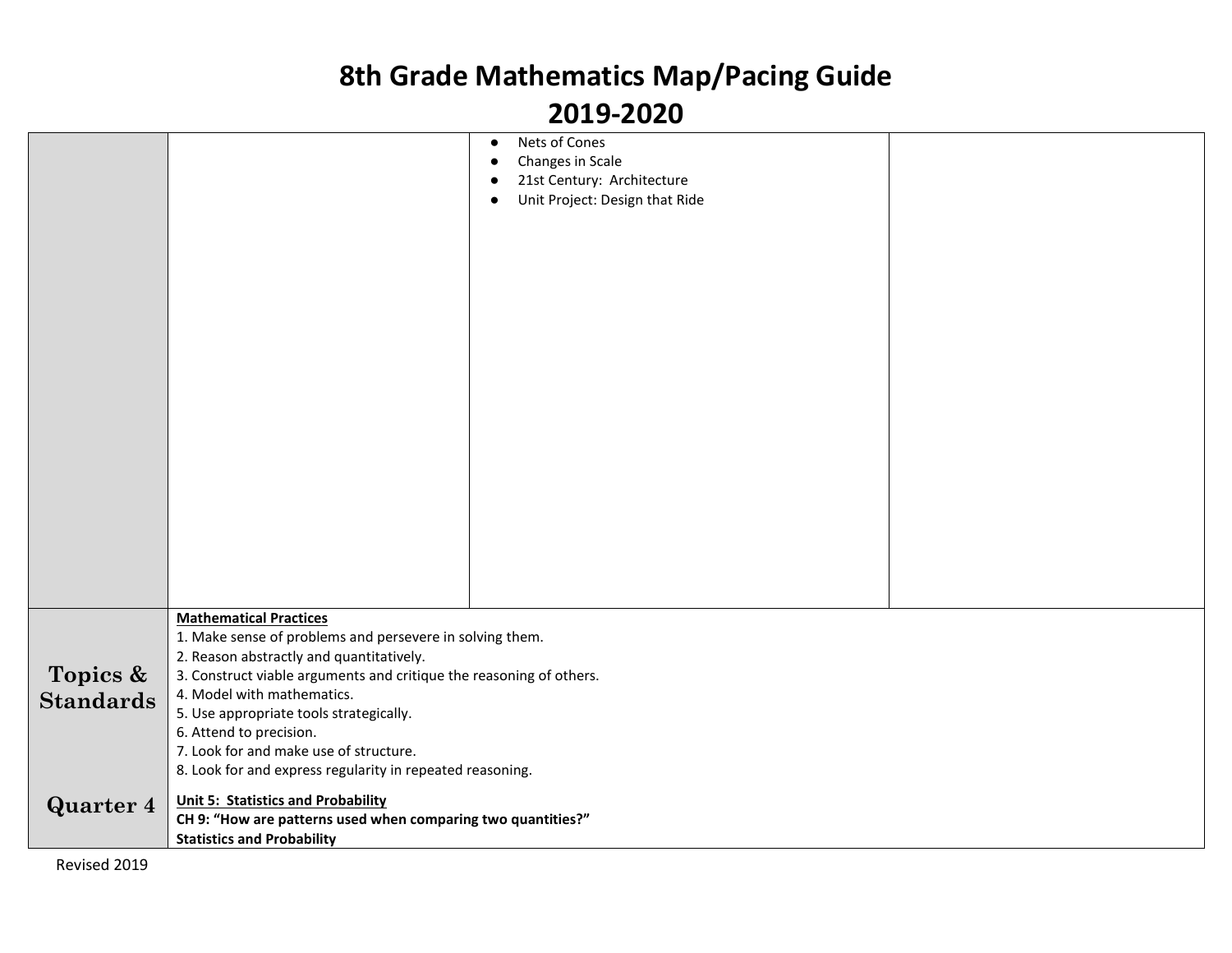- **8.SP.1** Construct and interpret scatter plots for bivariate measurement data to investigate patterns of association between two quantities. Describe patterns such as clustering, outliers, positive, negative, or no associations and linear association and nonlinear association. **(GAISE 3 & 4)**
- **8.SP.2** Understand that straight lines are widely used to model relationships between two quantitative variables. For scatter plots that suggest a linear association, informally fit a straight line, and informally assess the model fit by judging the closeness of the data points to the line. **(GAISE 3 & 4)**
- **8.SP.3** Use the equation of a linear model to solve problems in the contest of bivariate measurement data, interpreting the slope & intercept.**(GAISE 3&4)**
- 8.SP.4 Understand that patterns of association can also be seen in bivariate categorical data by displaying frequencies and relative frequencies in a twoway table. Construct and interpret a two-way table summarizing data on two categorical variables collected from the same subject.

#### **Gaise Model:**

- **Step 1: Formulate the Question**
	- o Students should pose their own statistical question of interest (Level C).
	- o Students are starting to form questions that allow for generalizations of a population (Level B-C).
- **Step 2: Collect Data**
	- o Students should begin to use random selection or random assignment (Level B).
- **Step 3: Analyze Data**
	- $\circ$  Students measure variability within a single group using MAD, IQR, and/or standard deviation (Level A).
	- o Students compare measures of center and spread between groups using displays and values (Level B).
	- o Students describe potential sources of error (Level B).
	- $\circ$  Students understand and use particular properties of distributions as tools of analysis moving toward using global characteristics of distributions (Level B-C).

#### **Step 4: Interpret Results**

- $\circ$  Students acknowledge that looking beyond the data is feasible by interpreting differences in shape, center, & spread (Level B).
- $\circ$  Students determine if a sample is representative of a population and start to move towards generalization (Level B-C).
- $\circ$  Students note the difference between two groups with different conditions (Level B).

#### **SPIRAL REVIEW**

- **Aleks Software:**
	- **a.** Tier 1 and 2 students should be accessing Aleks at least 2 hours or 10 topics per week. Tier 3 students should be accessing Aleks at least 3 hours or 15 topics per week. This allows students to spiral content throughout the year.

#### **MAJOR SUPPORTING ADDITIONAL**

Students should spend the majority of learning on the major work of the grade level; which should account for at least 65% of the academic year (Achieve the core, n.d.)**. Major content should be emphasized via a greater number of days of instruction, depth and mastery.**

| <i>Assessment</i> | <i><b>Resources</b></i> | <b>Concept Tools &amp; Practices</b> |
|-------------------|-------------------------|--------------------------------------|
| (Evidence)        | (Curriculum /Textbook)  |                                      |